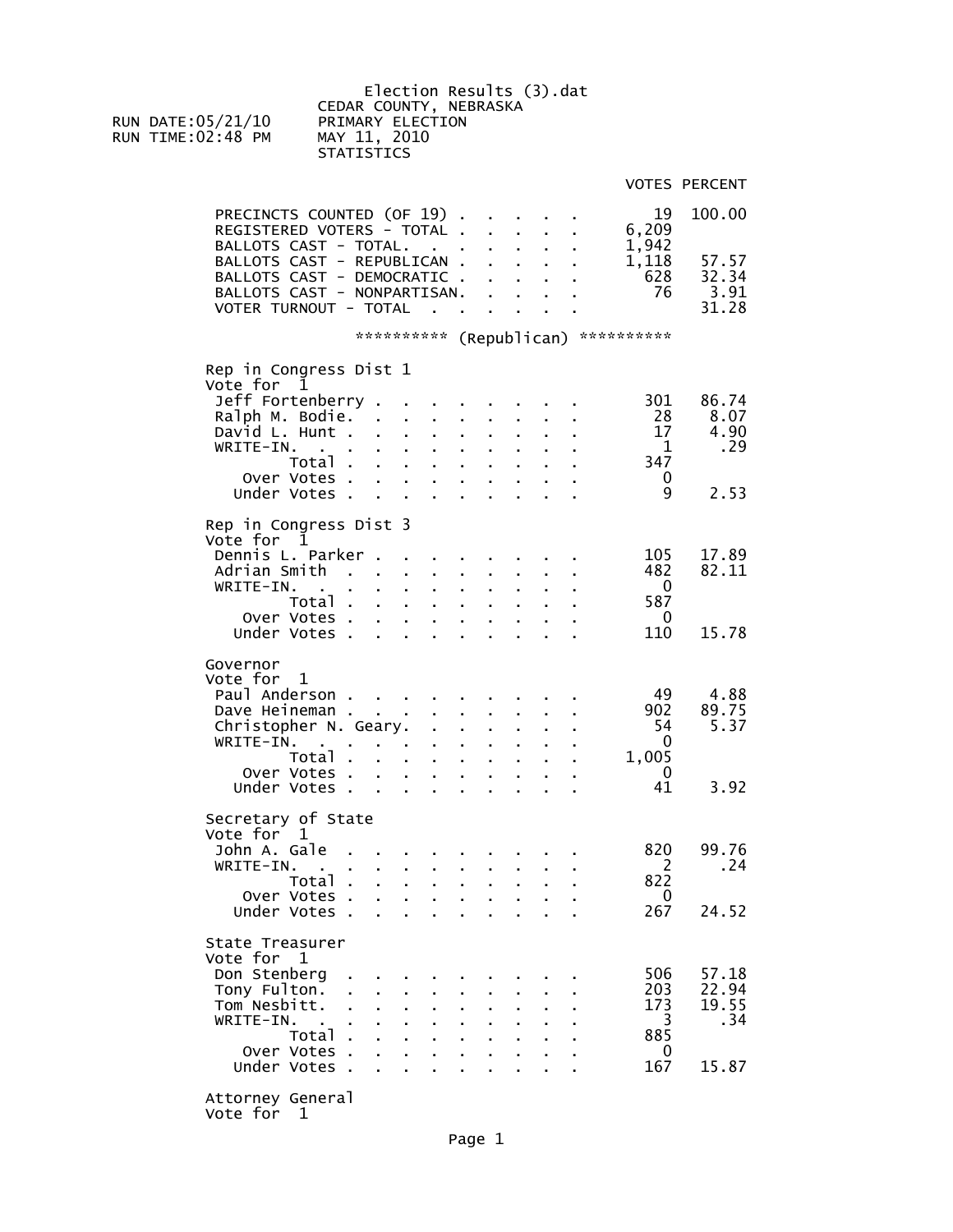|                                                                                                     |                                                           | Election Results (3).dat                                                                                                                                             |                                                                           |                                                        |                               |                                              |                                 |              |
|-----------------------------------------------------------------------------------------------------|-----------------------------------------------------------|----------------------------------------------------------------------------------------------------------------------------------------------------------------------|---------------------------------------------------------------------------|--------------------------------------------------------|-------------------------------|----------------------------------------------|---------------------------------|--------------|
| Jon Bruning.                                                                                        | $\mathbf{L}^{\text{max}}$ , and $\mathbf{L}^{\text{max}}$ |                                                                                                                                                                      |                                                                           |                                                        |                               |                                              | 887                             | 99.78        |
| WRITE-IN.<br><b>Contract</b>                                                                        | <b>Contract Contract</b>                                  | $\mathbf{r}$                                                                                                                                                         | $\mathbf{r}$                                                              |                                                        |                               |                                              | -2                              | . 22         |
| Total .                                                                                             | $\mathcal{L}^{\text{max}}$                                | $\mathbf{r}$<br>$\mathcal{L}^{\text{max}}$                                                                                                                           | $\mathbf{r} = \mathbf{r}$<br>$\mathbf{r}$                                 |                                                        |                               |                                              | 889                             |              |
| Over Votes .<br>Under Votes.                                                                        | ÷.                                                        | and a state of the                                                                                                                                                   | $\mathbf{r} = \mathbf{r} \mathbf{r}$ .                                    | $\mathbf{r}$                                           | $\mathcal{L}^{\text{max}}$    |                                              | $\mathbf 1$<br>203              | .09<br>18.57 |
|                                                                                                     | <b>Allen</b>                                              |                                                                                                                                                                      |                                                                           | $\mathbf{r} = \mathbf{r} \cdot \mathbf{r}$             |                               | <b>Contract Contract</b>                     |                                 |              |
| Auditor of Public Accounts                                                                          |                                                           |                                                                                                                                                                      |                                                                           |                                                        |                               |                                              |                                 |              |
| Vote for 1                                                                                          |                                                           |                                                                                                                                                                      |                                                                           |                                                        |                               |                                              |                                 |              |
| Mike Foley.                                                                                         |                                                           |                                                                                                                                                                      |                                                                           | and a strain and                                       |                               |                                              | 798                             | 99.63        |
| WRITE-IN.<br><b>Contract</b>                                                                        | $\mathbf{r}$                                              | $\mathbf{r}$                                                                                                                                                         | $\mathbf{r} = \mathbf{r} \cdot \mathbf{r}$ .                              | $\mathbf{r} = \mathbf{r}$                              | $\mathbf{r}$                  |                                              | 3                               | .37          |
| Total .                                                                                             | $\mathbf{r}$                                              | $\mathbf{r} = \mathbf{r}$                                                                                                                                            | $\mathbf{r} = \mathbf{r}$<br>$\sim 100$                                   | ä,                                                     |                               |                                              | 801                             |              |
| Over Votes .<br>Under Votes.                                                                        | $\sim 10$<br>$\sim$                                       | $\mathbf{r}$<br>$\mathbf{r}$<br>$\mathbf{r}$                                                                                                                         | $\mathbf{z} = \mathbf{z} + \mathbf{z}$<br>$\mathbf{r}$                    | $\mathbf{r} = \mathbf{r}$<br>$\mathbf{r} = \mathbf{r}$ | $\mathbf{r}$                  | $\sim 10^{-11}$<br>$\mathbf{L}^{\text{max}}$ | 0<br>287                        | 26.38        |
|                                                                                                     |                                                           |                                                                                                                                                                      |                                                                           |                                                        |                               |                                              |                                 |              |
| Public Service Commissioner Dist 4                                                                  |                                                           |                                                                                                                                                                      |                                                                           |                                                        |                               |                                              |                                 |              |
| Vote for 1                                                                                          |                                                           |                                                                                                                                                                      |                                                                           |                                                        |                               |                                              |                                 |              |
| Roger L. Bohrer                                                                                     |                                                           |                                                                                                                                                                      |                                                                           |                                                        |                               |                                              | 125                             | 15.78        |
| Rod Johnson. .                                                                                      |                                                           | $\mathbf{r} = \mathbf{r} \mathbf{r}$ .                                                                                                                               |                                                                           |                                                        |                               |                                              | 382                             | 48.23        |
| Paul A. Rosberg.                                                                                    |                                                           | $\mathbf{r}$                                                                                                                                                         | $\mathbf{r} = \mathbf{r}$<br>$\mathbf{r}$                                 | ä.                                                     | $\mathbf{r}$                  |                                              | 285                             | 35.98        |
| WRITE-IN.<br>$\mathbf{e}_{\mathrm{in}}$ , $\mathbf{e}_{\mathrm{out}}$ , $\mathbf{e}_{\mathrm{out}}$ |                                                           | and a state of                                                                                                                                                       |                                                                           | ä,                                                     | $\mathbf{r}^{\prime}$         |                                              | $\overline{0}$                  |              |
| Total<br>Over Votes .                                                                               |                                                           | $\mathbf{r} = \mathbf{r} \times \mathbf{r}$<br>$\mathbf{1}^{\prime}$ , $\mathbf{1}^{\prime}$ , $\mathbf{1}^{\prime}$ , $\mathbf{1}^{\prime}$ , $\mathbf{1}^{\prime}$ | $\mathcal{L}^{\text{max}}$                                                | $\mathbf{r}$                                           | $\mathbf{r}$                  |                                              | 792<br>0                        |              |
| Under Votes .                                                                                       | $\mathbf{r}$<br>$\mathbf{r}$                              | $\sim 10$                                                                                                                                                            | $\mathbf{r} = \mathbf{r}$                                                 | $\mathbf{r} = \mathbf{r}$<br>$\mathbf{r} = \mathbf{r}$ | $\mathbf{r}$<br>¥.            | $\mathbf{r} = \mathbf{r}$                    | 265                             | 25.07        |
|                                                                                                     |                                                           |                                                                                                                                                                      |                                                                           |                                                        |                               |                                              |                                 |              |
| County Assessor                                                                                     |                                                           |                                                                                                                                                                      |                                                                           |                                                        |                               |                                              |                                 |              |
| Vote for 1                                                                                          |                                                           |                                                                                                                                                                      |                                                                           |                                                        |                               |                                              |                                 |              |
| WRITE-IN.                                                                                           |                                                           | and the company of the company of                                                                                                                                    |                                                                           |                                                        |                               |                                              | 40                              | 100.00       |
| Total .                                                                                             | $\mathbf{r} = \mathbf{r}$                                 | $\mathbf{r} = \mathbf{r} \cdot \mathbf{r}$ .                                                                                                                         | $\mathbf{r}$                                                              | $\mathbf{r} = \mathbf{r}$                              | $\mathbf{a}$ and $\mathbf{b}$ | $\mathbf{r} = \mathbf{r}$                    | 40                              |              |
| Over Votes.                                                                                         | $\mathbf{L}^{\text{max}}$                                 | $\mathbf{r}$                                                                                                                                                         | $\mathbf{r}$                                                              |                                                        |                               |                                              | $\overline{\mathbf{0}}$         |              |
| Under Votes .                                                                                       | $\mathbf{L}^{\text{max}}$                                 | $\mathbf{1}=\mathbf{1}=\mathbf{1}=\mathbf{1}=\mathbf{1}$                                                                                                             |                                                                           | $\sim$                                                 | $\mathbf{r}$                  | $\mathbf{r}$                                 | 1,000                           | 96.15        |
|                                                                                                     |                                                           |                                                                                                                                                                      |                                                                           |                                                        |                               |                                              |                                 |              |
| County Clerk<br>Vote for 1                                                                          |                                                           |                                                                                                                                                                      |                                                                           |                                                        |                               |                                              |                                 |              |
| Brian P. Steffen.                                                                                   |                                                           |                                                                                                                                                                      |                                                                           |                                                        |                               |                                              | 701                             | 95.37        |
| WRITE-IN.                                                                                           |                                                           |                                                                                                                                                                      | $\mathbf{r} = \mathbf{r}$<br>$\mathbf{r}$                                 | $\mathbf{r}$                                           | $\mathbf{r}$                  |                                              | - 34                            | 4.63         |
| Total<br>$\mathbf{r}$                                                                               | $\mathbf{r}$                                              |                                                                                                                                                                      | $\mathcal{L}^{\text{max}}$<br>$\mathbf{r}$                                | ä.                                                     | $\mathbf{r}$                  |                                              | 735                             |              |
| Over Votes                                                                                          |                                                           | ä.                                                                                                                                                                   | $\mathbf{r} = \mathbf{r}$<br>¥.                                           | $\mathbf{r}^{\prime}$                                  | $\mathbf{r}^{\prime}$         | $\mathbf{r}$                                 | 0                               |              |
| Under Votes.                                                                                        | ÷.                                                        | ä.                                                                                                                                                                   | ÷.                                                                        |                                                        |                               |                                              | 342                             | 31.75        |
|                                                                                                     |                                                           |                                                                                                                                                                      |                                                                           |                                                        |                               |                                              |                                 |              |
| County Treasurer                                                                                    |                                                           |                                                                                                                                                                      |                                                                           |                                                        |                               |                                              |                                 |              |
| Vote for 1<br>WRITE-IN.                                                                             |                                                           |                                                                                                                                                                      |                                                                           |                                                        |                               |                                              | 25                              | 100.00       |
| Total .                                                                                             |                                                           | <b>Contract Contract</b>                                                                                                                                             | $\mathbf{r}$                                                              |                                                        |                               |                                              | 25                              |              |
| Over Votes .                                                                                        |                                                           | $\sim$                                                                                                                                                               |                                                                           | $\epsilon$                                             | $\mathbf{a} = \mathbf{0}$     |                                              | $\mathbf 0$                     |              |
| Under Votes.                                                                                        |                                                           | and the state of the state of the                                                                                                                                    |                                                                           |                                                        |                               |                                              | 1,015                           | 97.60        |
|                                                                                                     |                                                           |                                                                                                                                                                      |                                                                           |                                                        |                               |                                              |                                 |              |
| Clerk of the District Court                                                                         |                                                           |                                                                                                                                                                      |                                                                           |                                                        |                               |                                              |                                 |              |
| Vote for 1                                                                                          |                                                           |                                                                                                                                                                      |                                                                           |                                                        |                               |                                              |                                 |              |
| Janet Wiechelman .                                                                                  |                                                           |                                                                                                                                                                      |                                                                           |                                                        |                               |                                              | 628                             | 61.93        |
| Sally Kneifl<br>$\sim$ 100 $\sim$                                                                   |                                                           |                                                                                                                                                                      |                                                                           |                                                        |                               |                                              | 383                             | 37.77        |
| WRITE-IN.                                                                                           |                                                           |                                                                                                                                                                      |                                                                           |                                                        |                               |                                              | 3                               | .30          |
| Total.<br>Over Votes .                                                                              | ÷.<br>$\mathbf{r}$                                        | $\mathbf{r}$<br>$\mathbf{L}$                                                                                                                                         | $\mathbf{r} = \mathbf{r}$<br>$\mathbf{r}$<br>$\mathbf{r}$<br>$\mathbf{r}$ | $\mathbf{r}$<br>$\mathbf{r}$                           | $\mathbf{L}$                  |                                              | 1,014<br>0                      |              |
| Under Votes.                                                                                        |                                                           | $\mathbf{r}$<br>$\mathbf{L}^{\text{max}}$                                                                                                                            | $\mathbf{r}$                                                              |                                                        |                               |                                              | 61                              | 5.67         |
|                                                                                                     |                                                           |                                                                                                                                                                      |                                                                           |                                                        |                               |                                              |                                 |              |
| County Sheriff                                                                                      |                                                           |                                                                                                                                                                      |                                                                           |                                                        |                               |                                              |                                 |              |
| Vote for 1                                                                                          |                                                           |                                                                                                                                                                      |                                                                           |                                                        |                               |                                              |                                 |              |
| Larry D. Koranda.                                                                                   |                                                           | $\mathbf{r}$                                                                                                                                                         |                                                                           |                                                        |                               |                                              | 911                             | 98.91        |
| WRITE-IN.<br>$\sim$                                                                                 |                                                           |                                                                                                                                                                      |                                                                           |                                                        |                               |                                              | 10                              | 1.09         |
| Total.                                                                                              | t.                                                        | t.<br>$\mathbf{r}$                                                                                                                                                   |                                                                           |                                                        |                               |                                              | 921                             |              |
| Over Votes .                                                                                        | $\mathbf{r}$                                              | $\mathbf{r}$                                                                                                                                                         |                                                                           |                                                        |                               |                                              | $\overline{\phantom{0}}$<br>176 | 16.04        |
| Under Votes.                                                                                        |                                                           |                                                                                                                                                                      |                                                                           |                                                        |                               |                                              |                                 |              |
| County Attorney                                                                                     |                                                           |                                                                                                                                                                      |                                                                           |                                                        |                               |                                              |                                 |              |
| Vote for 1                                                                                          |                                                           |                                                                                                                                                                      |                                                                           |                                                        |                               |                                              |                                 |              |
| George L. Hirschbach.                                                                               |                                                           |                                                                                                                                                                      |                                                                           |                                                        |                               |                                              | 874                             | 98.87        |
|                                                                                                     |                                                           |                                                                                                                                                                      |                                                                           |                                                        |                               |                                              |                                 |              |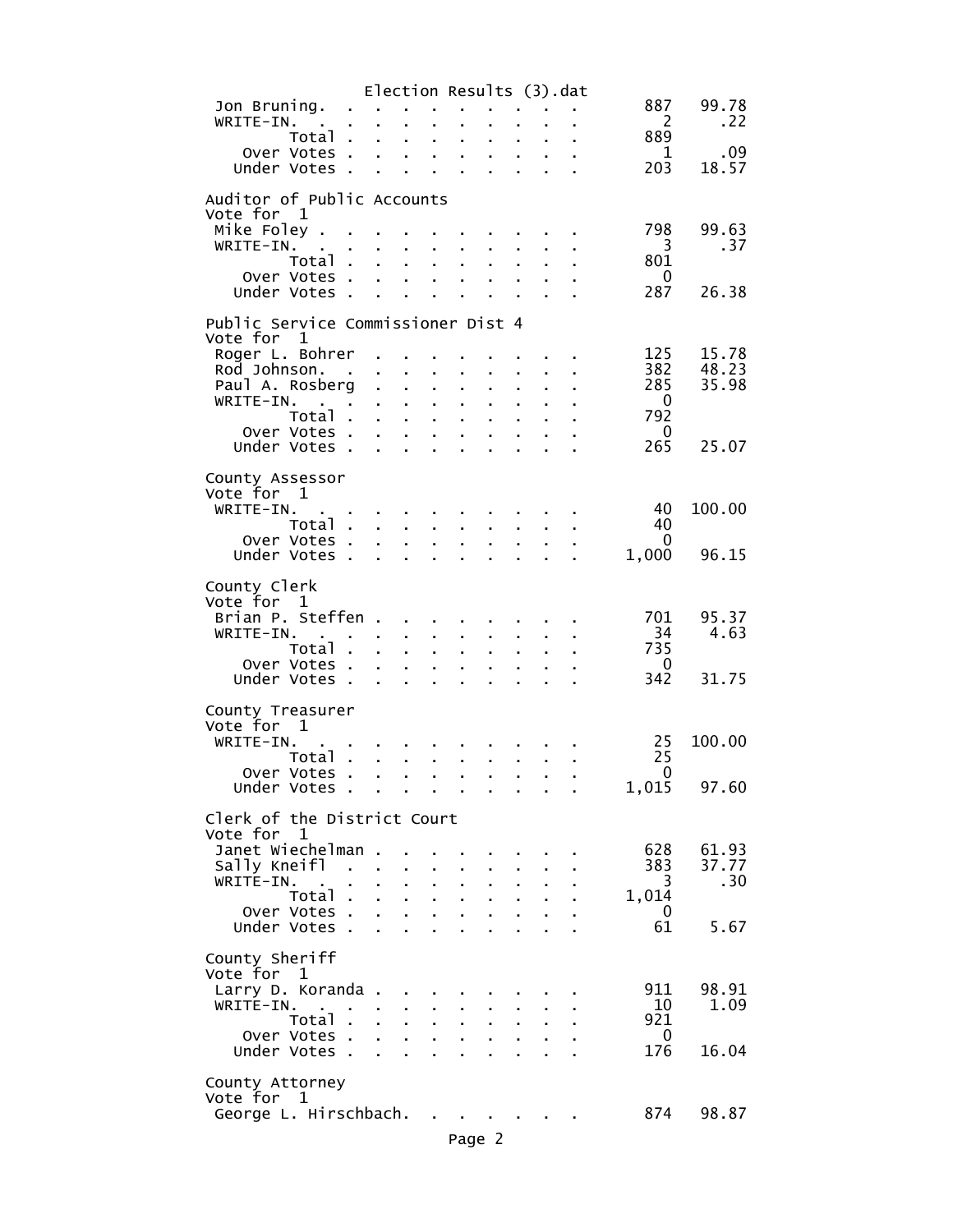|                                              |                                                                                             | Election Results (3).dat                                                                      |                                              |                           |                           |                |                           |                                     |                |
|----------------------------------------------|---------------------------------------------------------------------------------------------|-----------------------------------------------------------------------------------------------|----------------------------------------------|---------------------------|---------------------------|----------------|---------------------------|-------------------------------------|----------------|
| WRITE-IN.                                    | $\frac{1}{2}$ , $\frac{1}{2}$ , $\frac{1}{2}$ , $\frac{1}{2}$                               |                                                                                               |                                              |                           |                           |                |                           | 10                                  | 1.13           |
| Total.<br>Over Votes.                        |                                                                                             | $\sim$ 100 $\sim$<br>$\mathbf{z} = \mathbf{z} + \mathbf{z}$ .                                 | $\mathbf{r}$                                 | ä,                        | ä,                        |                | $\mathbf{r}$              | 884<br>$\overline{\phantom{0}}$     |                |
| Under Votes.                                 |                                                                                             |                                                                                               |                                              |                           |                           | $\mathbf{r}$   | $\mathbf{L}^{\text{max}}$ | 215                                 | 19.56          |
|                                              |                                                                                             |                                                                                               |                                              |                           |                           |                |                           |                                     |                |
| County Commissioner Dist 1<br>Vote for 1     |                                                                                             |                                                                                               |                                              |                           |                           |                |                           |                                     |                |
| WRITE-IN.                                    |                                                                                             |                                                                                               |                                              |                           |                           |                |                           | 27                                  | 100.00         |
| Total                                        |                                                                                             |                                                                                               | $\mathbf{a}$ and                             | ¥.                        | ä,                        | $\mathbf{r}$   |                           | 27                                  |                |
| Over Votes.                                  |                                                                                             | $\mathbf{1}^{\prime}$ , $\mathbf{1}^{\prime}$ , $\mathbf{1}^{\prime}$ , $\mathbf{1}^{\prime}$ |                                              | $\mathbf{r}$              | $\sim$                    | $\mathbf{r}$   |                           | $\mathbf 0$                         |                |
| Under Votes.                                 |                                                                                             | $\mathbf{r} = \mathbf{r} + \mathbf{r}$                                                        |                                              | $\mathbf{r}$              | ÷.                        | ä.             | $\mathbf{r}$              | 105                                 | 79.55          |
| County Commissioner Dist 3                   |                                                                                             |                                                                                               |                                              |                           |                           |                |                           |                                     |                |
| Vote for<br>1                                |                                                                                             |                                                                                               |                                              |                           |                           |                |                           |                                     |                |
| Dick Donner.                                 |                                                                                             |                                                                                               |                                              |                           |                           |                |                           | 196<br>347                          | 36.10<br>63.90 |
| David J. McGregor.<br>WRITE-IN.              | $\mathcal{A}^{\mathcal{A}}$ and $\mathcal{A}^{\mathcal{A}}$ and $\mathcal{A}^{\mathcal{A}}$ | $\mathbf{r} = \mathbf{r}$                                                                     | $1 - 1 - 1$<br>$\mathbf{a}$ and $\mathbf{a}$ | $\mathbf{r}$              | a control<br>¥.           | a li<br>¥.     |                           | 0                                   |                |
| Total                                        |                                                                                             |                                                                                               |                                              |                           |                           |                |                           | 543                                 |                |
| Over Votes                                   |                                                                                             |                                                                                               |                                              | $\sim$                    | $\sim$                    |                |                           | $\mathbf{1}$                        | .18            |
| Under Votes .                                |                                                                                             | $\mathcal{L}^{\text{max}}$<br>$\mathbf{r} = \mathbf{r}$                                       | $\mathbf{r} = \mathbf{r}$                    | $\mathbf{r} = \mathbf{r}$ | $\mathbf{r} = \mathbf{r}$ | ×.             | $\sim 10$                 | 10                                  | 1.81           |
|                                              |                                                                                             |                                                                                               |                                              |                           |                           |                |                           | ********** (Democratic) *********** |                |
|                                              |                                                                                             |                                                                                               |                                              |                           |                           |                |                           |                                     |                |
| Rep in Congress Dist 1                       |                                                                                             |                                                                                               |                                              |                           |                           |                |                           |                                     |                |
| Vote for<br>1<br>Jessica Lynn Turek          |                                                                                             |                                                                                               |                                              |                           |                           |                |                           | 29                                  | 42.03          |
| Stanley E. Krauter .                         |                                                                                             |                                                                                               | $\mathbf{r}$                                 | $\mathbf{r}$              |                           |                |                           | 16                                  | 23.19          |
| Ivy Harper                                   |                                                                                             |                                                                                               | $\mathbf{a}^{\mathrm{max}}$                  |                           | ä,                        |                |                           | $\overline{7}$                      | 10.14          |
| Sherman Yates .                              |                                                                                             | $\mathbf{a}$ .                                                                                | ä,                                           | ä,                        | ä,                        | $\blacksquare$ |                           | 17                                  | 24.64          |
| WRITE-IN.<br><b>Carl Carl</b><br>Total.      |                                                                                             |                                                                                               | ÷.<br>$\mathbf{r}$                           | ÷.                        |                           |                |                           | $\overline{0}$<br>69                |                |
| Over Votes.                                  |                                                                                             | $\mathbf{r} = \mathbf{r}$<br>$\mathbf{r}$                                                     | $\mathbf{r}^{\mathrm{max}}$                  | $\mathbf{r} = \mathbf{r}$ | $\mathbf{r} = \mathbf{r}$ | ×.             | $\mathbf{r}^{\prime}$     | 0                                   |                |
| Under Votes.                                 | $\mathbf{r}$                                                                                |                                                                                               |                                              | ÷.                        |                           |                |                           | 37                                  | 34.91          |
|                                              |                                                                                             |                                                                                               |                                              |                           |                           |                |                           |                                     |                |
| Rep in Congress Dist 3<br>Vote for<br>1      |                                                                                             |                                                                                               |                                              |                           |                           |                |                           |                                     |                |
| Rebekah Davis .                              |                                                                                             |                                                                                               |                                              |                           |                           |                |                           | 319                                 | 99.38          |
| WRITE-IN.<br><b>Contract Contract</b>        |                                                                                             | ä.<br>$\sim 100$                                                                              | $\mathbf{r}$                                 | ä,                        |                           | $\blacksquare$ |                           | $\overline{2}$                      | .62            |
| Total .                                      |                                                                                             | $\mathbf{r}$<br>$\mathbf{r}$                                                                  |                                              |                           |                           |                |                           | 321                                 |                |
| Over Votes.<br>Under Votes.                  | $\mathbf{r}$                                                                                | a.                                                                                            | ä.                                           | ä,                        |                           |                |                           | 0<br>204                            | 38.86          |
|                                              |                                                                                             |                                                                                               |                                              |                           |                           |                |                           |                                     |                |
| Governor                                     |                                                                                             |                                                                                               |                                              |                           |                           |                |                           |                                     |                |
| Vote for<br>1                                |                                                                                             |                                                                                               |                                              |                           |                           |                |                           |                                     |                |
| Mark Lakers.<br>WRITE-IN.<br><b>Contract</b> | $\sim$                                                                                      |                                                                                               |                                              |                           |                           |                |                           | 378<br>- 4                          | 98.95<br>1.05  |
| Total.                                       | $\mathbf{r}$                                                                                | ä.                                                                                            | $\mathbf{r}$                                 | $\mathbf{r}$              | ä,                        | ¥.             |                           | 382                                 |                |
| Over Votes                                   |                                                                                             | $\mathbf{r}$                                                                                  | $\mathbf{r}$                                 | $\mathbf{r}$              | a li                      | a.             |                           | $\overline{0}$                      |                |
| Under Votes .                                | $\sim$                                                                                      | $\mathbf{r}$                                                                                  | $\mathbf{r}$                                 | $\mathbf{L}$              | $\mathbf{r}$              | L.             | ÷.                        | 246                                 | 39.17          |
| Secretary of State                           |                                                                                             |                                                                                               |                                              |                           |                           |                |                           |                                     |                |
| Vote for 1                                   |                                                                                             |                                                                                               |                                              |                           |                           |                |                           |                                     |                |
| Janet Stewart .                              | $\sim$                                                                                      |                                                                                               |                                              |                           |                           |                |                           | 390                                 | 99.24          |
| WRITE-IN.<br>$\mathbf{r}$<br>Total.          |                                                                                             | $\mathbf{r}$                                                                                  |                                              |                           |                           |                |                           | $\overline{3}$<br>393               | .76            |
| Over Votes .                                 | ÷.                                                                                          | ä.<br>$\sim$<br>ä.                                                                            | $\mathbf{r}$<br>$\mathbf{r}$                 | ä.<br>$\mathbf{r}$        | ä.                        | ä.             |                           | 0                                   |                |
| Under Votes .                                | Ù.                                                                                          |                                                                                               |                                              | $\mathbf{r}$              |                           |                |                           | 235                                 | 37.42          |
|                                              |                                                                                             |                                                                                               |                                              |                           |                           |                |                           |                                     |                |
| State Treasurer<br>Vote for 1                |                                                                                             |                                                                                               |                                              |                           |                           |                |                           |                                     |                |
| Mark Stoj .                                  |                                                                                             |                                                                                               |                                              |                           |                           |                |                           | 363                                 | 98.64          |
| WRITE-IN.                                    | $\sim 100$ km s $^{-1}$<br>$\sim 10^7$                                                      |                                                                                               |                                              |                           |                           |                |                           | - 5                                 | 1.36           |
| Total                                        |                                                                                             |                                                                                               | $\mathbf{L}$                                 | $\mathbf{r}$              | ä.                        | $\mathbf{r}$   |                           | 368                                 |                |
| Over Votes<br>Under Votes .                  |                                                                                             |                                                                                               | $\mathbf{u} = \mathbf{0}$                    | $\mathbf{r} = \mathbf{r}$ | $\mathbf{r} = \mathbf{r}$ | ä.             | ä,                        | 0<br>260                            | 41.40          |
|                                              |                                                                                             |                                                                                               |                                              |                           |                           |                |                           |                                     |                |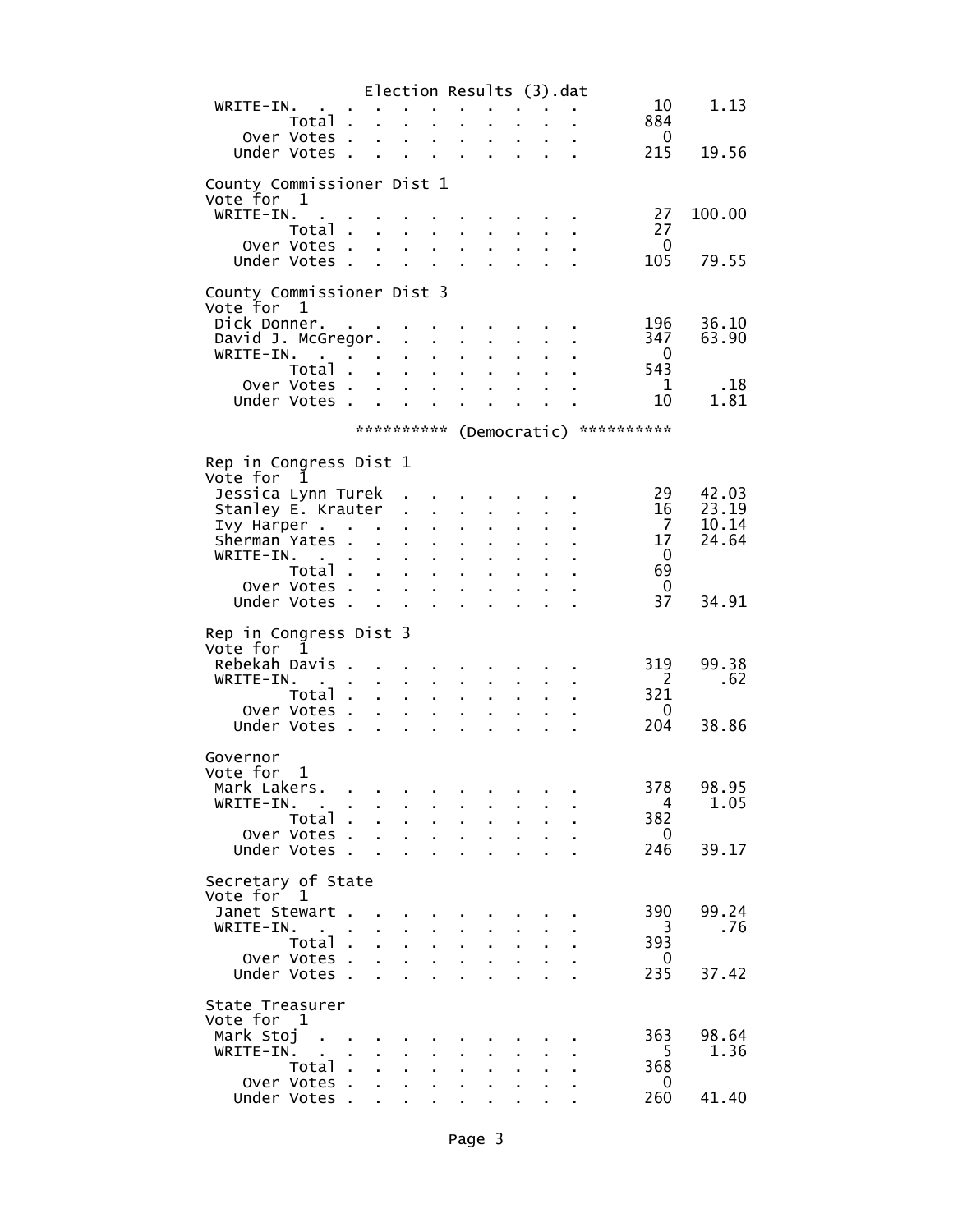|                                                         |                                 | Election Results (3).dat                                |                                                        |                                                                                               |                                         |                           |                                                              |                                 |        |
|---------------------------------------------------------|---------------------------------|---------------------------------------------------------|--------------------------------------------------------|-----------------------------------------------------------------------------------------------|-----------------------------------------|---------------------------|--------------------------------------------------------------|---------------------------------|--------|
| Attorney General<br>Vote for 1<br>WRITE-IN.             |                                 |                                                         |                                                        |                                                                                               |                                         |                           |                                                              | 29                              | 100.00 |
| Total.                                                  |                                 | and a state of the                                      |                                                        |                                                                                               |                                         |                           | $\mathbf{r} = \mathbf{r} + \mathbf{r} + \mathbf{r}$          | 29                              |        |
| Over Votes .<br>Under Votes.                            |                                 | $\mathbf{r}$                                            | $\mathbf{r} = \mathbf{r} \cdot \mathbf{r}$ .           | $\mathbf{r}$                                                                                  | $\mathbf{r} = \mathbf{r}$               |                           | $\mathbf{r} = \mathbf{r} \cdot \mathbf{r}$ .<br>$\sim$       | $\overline{\phantom{0}}$<br>599 | 95.38  |
| Auditor of Public Accounts                              |                                 |                                                         |                                                        |                                                                                               |                                         |                           |                                                              |                                 |        |
| Vote for 1                                              |                                 |                                                         |                                                        |                                                                                               |                                         |                           |                                                              |                                 |        |
| WRITE-IN.<br>Total .                                    |                                 | $\mathbf{L}^{\text{max}}$ and $\mathbf{L}^{\text{max}}$ | $\mathcal{L}^{\text{max}}$                             | $\mathbf{r}$                                                                                  | a in                                    | $\mathbf{r}$              |                                                              | 18<br>18                        | 100.00 |
| Over Votes<br>Under Votes.                              | $\mathbf{r}$                    | $\mathbf{r}$<br>$\mathbf{L}^{\text{max}}$               | $\mathbf{r} = \mathbf{r}$                              | $\mathbf{r}$                                                                                  | $\mathbf{r} = \mathbf{r}$<br>L.         |                           | $\mathbf{r} = \mathbf{r} \mathbf{r}$ .<br>$1 - 1 - 1$        | $\overline{\phantom{0}}$<br>610 | 97.13  |
| Public Service Commissioner Dist 4                      |                                 |                                                         |                                                        |                                                                                               |                                         |                           |                                                              |                                 |        |
| Vote for 1                                              |                                 |                                                         |                                                        |                                                                                               |                                         |                           |                                                              |                                 |        |
| WRITE-IN.<br>Total .                                    | $\sim$ 10 $\pm$                 | $\mathbf{r}$                                            | $\mathbf{a}$ , $\mathbf{b}$                            | $\sim$                                                                                        |                                         |                           |                                                              | 16<br>16                        | 100.00 |
| Over Votes .                                            | ÷.                              | $\mathbf{r}$                                            |                                                        | $\mathbf{r} = \mathbf{r}$                                                                     | $\mathbf{r} = \mathbf{r}$               | $\mathbf{r}$              | $\mathbf{r}$                                                 | $\overline{\phantom{0}}$        |        |
| Under Votes.                                            | $\sim 10^{-1}$                  |                                                         |                                                        | <b>Contract Contract</b>                                                                      | $\mathbf{r} = \mathbf{r}$               | $\mathbf{r}$              |                                                              | 612                             | 97.45  |
| County Assessor<br>Vote for 1                           |                                 |                                                         |                                                        |                                                                                               |                                         |                           |                                                              |                                 |        |
| Don J. Hoesing. .                                       |                                 |                                                         |                                                        | and a strain of the strain                                                                    |                                         |                           |                                                              | 534                             | 98.89  |
| WRITE-IN.<br>$\mathbf{r} = \mathbf{r} \cdot \mathbf{r}$ |                                 |                                                         | $1 - 1 - 1$                                            | $\mathbf{r}$                                                                                  | ä.                                      | $\mathbf{r}$              |                                                              | 6                               | 1.11   |
| Total<br>Over Votes .                                   | $\mathcal{L}^{\text{max}}$      | $\mathbf{r}$                                            | $\mathcal{L}^{\text{max}}$<br>$\sim 10^{-11}$          | $\mathcal{L}^{\text{max}}$<br>$\sim 10$                                                       | $\mathbf{r}$                            | $\mathbf{r}$              | $\mathbf{r} = \mathbf{r} + \mathbf{r}$ .<br>$\Delta \sim 10$ | 540<br>$\overline{\mathbf{0}}$  |        |
| Under Votes.                                            | $\mathbf{r}$                    |                                                         |                                                        | $\mathbf{1}^{\prime}$ , $\mathbf{1}^{\prime}$ , $\mathbf{1}^{\prime}$ , $\mathbf{1}^{\prime}$ | $\mathbf{r}$                            | $\mathbf{r}$              | $\mathbf{r}$                                                 | 88                              | 14.01  |
| County Clerk                                            |                                 |                                                         |                                                        |                                                                                               |                                         |                           |                                                              |                                 |        |
| Vote for 1<br>David Dowling.                            | $\bullet$                       | the company of the company                              |                                                        |                                                                                               |                                         |                           |                                                              | 543                             | 98.73  |
| WRITE-IN.<br>$\mathbf{a}$ and $\mathbf{b}$              |                                 |                                                         | $\mathbf{r} = \mathbf{r} \cdot \mathbf{r}$ .           | $\mathbf{r}$                                                                                  | a co                                    |                           |                                                              | $\overline{7}$                  | 1.27   |
| Total .<br>Over Votes.                                  | ÷.<br>$\mathbf{L}^{\text{max}}$ |                                                         | $\mathbf{r} = \mathbf{r} \mathbf{r}$ .<br>$\mathbf{r}$ | $\mathbf{r}$<br>$\mathbf{a}$ .                                                                | $\mathbf{r} = \mathbf{r}$               |                           | $\mathbf{r} = \mathbf{r} \cdot \mathbf{r}$ .                 | 550<br>$\overline{0}$           |        |
| Under Votes                                             |                                 |                                                         | $\mathbf{L} = \mathbf{L}$                              | <b>Contractor</b>                                                                             | $\mathbf{L}^{\text{max}}$               | $\mathbf{r}$              | $\mathbf{L}^{\text{max}}$                                    | 78                              | 12.42  |
| County Treasurer                                        |                                 |                                                         |                                                        |                                                                                               |                                         |                           |                                                              |                                 |        |
| Vote for 1<br>Carol Wortmann.                           |                                 |                                                         |                                                        |                                                                                               |                                         |                           |                                                              | 539                             | 99.08  |
| WRITE-IN.                                               |                                 |                                                         | $\mathbf{r}$                                           |                                                                                               |                                         |                           |                                                              | $-5$                            | .92    |
| Total.                                                  |                                 |                                                         | $\mathbf{r} = \mathbf{r} \mathbf{r}$ .                 | ÷.                                                                                            | J.                                      |                           |                                                              | 544                             |        |
| Over Votes<br>Under Votes.                              | <b>Contractor</b>               | $\mathbf{r}$                                            | $\mathbf{r} = \mathbf{r} \cdot \mathbf{r}$ .<br>$\sim$ | $\mathbf{r}$<br>$\sim 100$                                                                    | $\mathbf{r}^{\prime}$<br>$\blacksquare$ | $\mathbf{r}$<br>$\bullet$ | <b>Contract</b><br>$\sim$                                    | $\overline{\mathbf{0}}$<br>84   | 13.38  |
| Clerk of the District Court                             |                                 |                                                         |                                                        |                                                                                               |                                         |                           |                                                              |                                 |        |
| Vote for 1                                              |                                 |                                                         |                                                        |                                                                                               |                                         |                           |                                                              |                                 |        |
| WRITE-IN.<br>Total.                                     |                                 |                                                         |                                                        |                                                                                               |                                         |                           |                                                              | 22<br>22                        | 100.00 |
| Over Votes .                                            | ÷.                              | ä.                                                      | $\mathbf{r}$                                           | ÷.                                                                                            |                                         |                           |                                                              | $\overline{\phantom{0}}$        |        |
| Under Votes.                                            |                                 |                                                         |                                                        |                                                                                               |                                         |                           |                                                              | 606                             | 96.50  |
| County Sheriff<br>Vote for 1                            |                                 |                                                         |                                                        |                                                                                               |                                         |                           |                                                              |                                 |        |
| WRITE-IN.                                               |                                 |                                                         |                                                        |                                                                                               |                                         |                           |                                                              | 15                              | 100.00 |
| Total.<br>Over Votes .                                  |                                 |                                                         |                                                        |                                                                                               |                                         |                           |                                                              | 15<br>$\mathbf{0}$              |        |
| Under Votes.                                            | ÷.                              | ä.                                                      | $\mathbf{r}$                                           | $\mathbf{r}$                                                                                  |                                         |                           |                                                              | 613                             | 97.61  |
| County Attorney                                         |                                 |                                                         |                                                        |                                                                                               |                                         |                           |                                                              |                                 |        |
| Vote for 1                                              |                                 |                                                         |                                                        |                                                                                               |                                         |                           |                                                              |                                 |        |
| WRITE-IN.<br>Total.                                     |                                 |                                                         |                                                        |                                                                                               |                                         |                           |                                                              | 16<br>16                        | 100.00 |
| Over Votes .                                            | ä.                              |                                                         |                                                        |                                                                                               |                                         |                           |                                                              | $\mathbf{0}$                    |        |
| Under Votes.                                            |                                 |                                                         |                                                        |                                                                                               |                                         |                           |                                                              | 612                             | 97.45  |